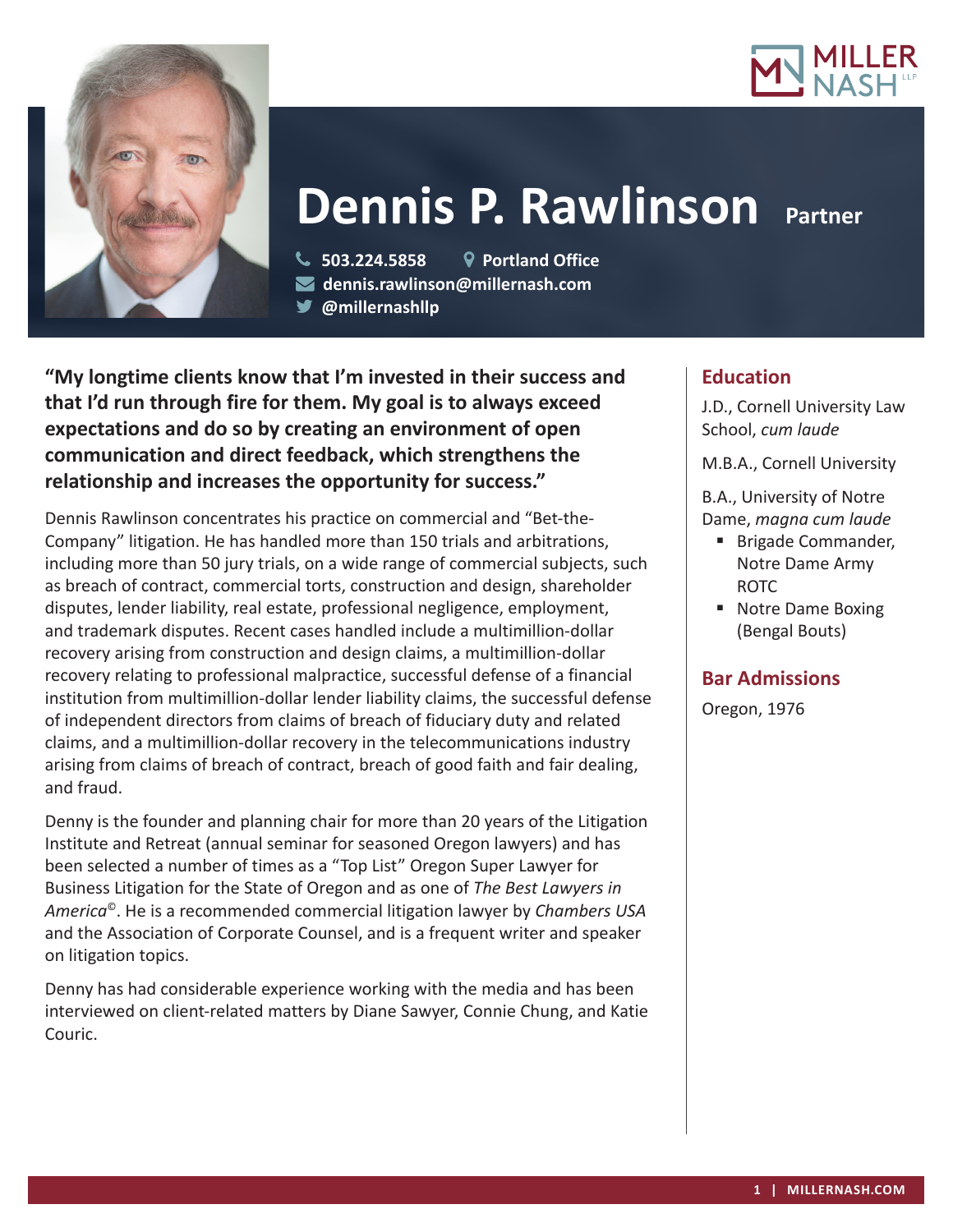

- Oregon State Bar, President, 2006
- Member of the Council (Board of Directors) of the Section of Litigation of the ABA, 2010-present
- American Board of Trial Advocates, Member, 2006-present
- **International Association of Defense Counsel, Member, 2006-present**
- ABA Section of Litigation Committee on National Institutes, Chair, 2008-2010
- ABA Section of Litigation, Credit Crisis National Institutes, Chair, 2009-2010
- ABA Section of Litigation, One of Two Managing Directors, 2015-2016
- ABA Section of Litigation, Division Director, 2006-2008; 2009-2011
- ABA Section of Litigation Trial Evidence Committee, Cochair, 2003-2006
- Award of Excellence, ABA Section of Litigation, Chair, Trial Evidence Committee, 2006
- OSB Board of Governors, Member, 2002-2006
- OSB Litigation Institute and Retreat, Chair, 1993-present
- ABA Commercial and Business Litigation Committee, Cochair, 2000-2003
- Award of Excellence, ABA Section of Litigation, Chair, Commercial and Business Litigation Committee, 2000- 2003
- Multnomah Bar Association Judicial Screening Committee, Chair, 1997-2000
- OSB Litigation Section, Chair and Executive Committee Member, 1992-1996
- OSB Litigation Journal, Managing Editor and Columnist, 1992-present
- ABA Trial Evidence Journal, Managing Editor and Columnist, 2004-2006
- ABA Commercial and Business Litigation, Managing Editor and Columnist, 1998-2003
- Multnomah County Bar Association Service Award, 2000
- ABA Commercial and Business Litigation Newsletter, Columnist, 1998-2003
- OSB Oregon Commercial Practice Manual, Managing Editor, 1988-1995
- ABA Civil Discovery Standards Task Force, Cochair, 1997-2000
- ABA Civil Trial Standards Task Force, Member, 1996-1997
- U.S. District Court Historical Society, Board and Executive Committee Member, 1997-2000
- Owen M. Panner American Inns of Court, Master, 1997-present
- OSB Strategic Planning Committee, Member, 1998-2000
- OSB House of Delegates, Member, 1999-2006
- Planner and moderator for Professionalism Committee panel programs featuring federal and state judges and professionalism award recipients, 2009-2016
- American Bar Foundation, Fellow, 2005-present
- Miller Nash LLP, Litigation Department Chair, 1999-2005, 2010-present
- Miller Nash Graham & Dunn LLP, Firm Chair, 2011-2017
- Miller Nash Graham & Dunn LLP, Executive Committee, 2008-2017

#### **Civic Activities**

- Portland Business Alliance, Chair, Executive Committee, and Board Member
- Greater Portland, Inc., Founding Board Member
- First Growth Children and Families Charities dba Classic Wine Auction Board, Past Chair and Present Executive Committee and Board Member
- Oregon Business and Industry, Board Member
- Portland Art Museum, Former Board Member and Bylaws and Governance Committee Member
- Oregon Independent College Foundation, Former Board Member, Ethics Committee Cochair and Member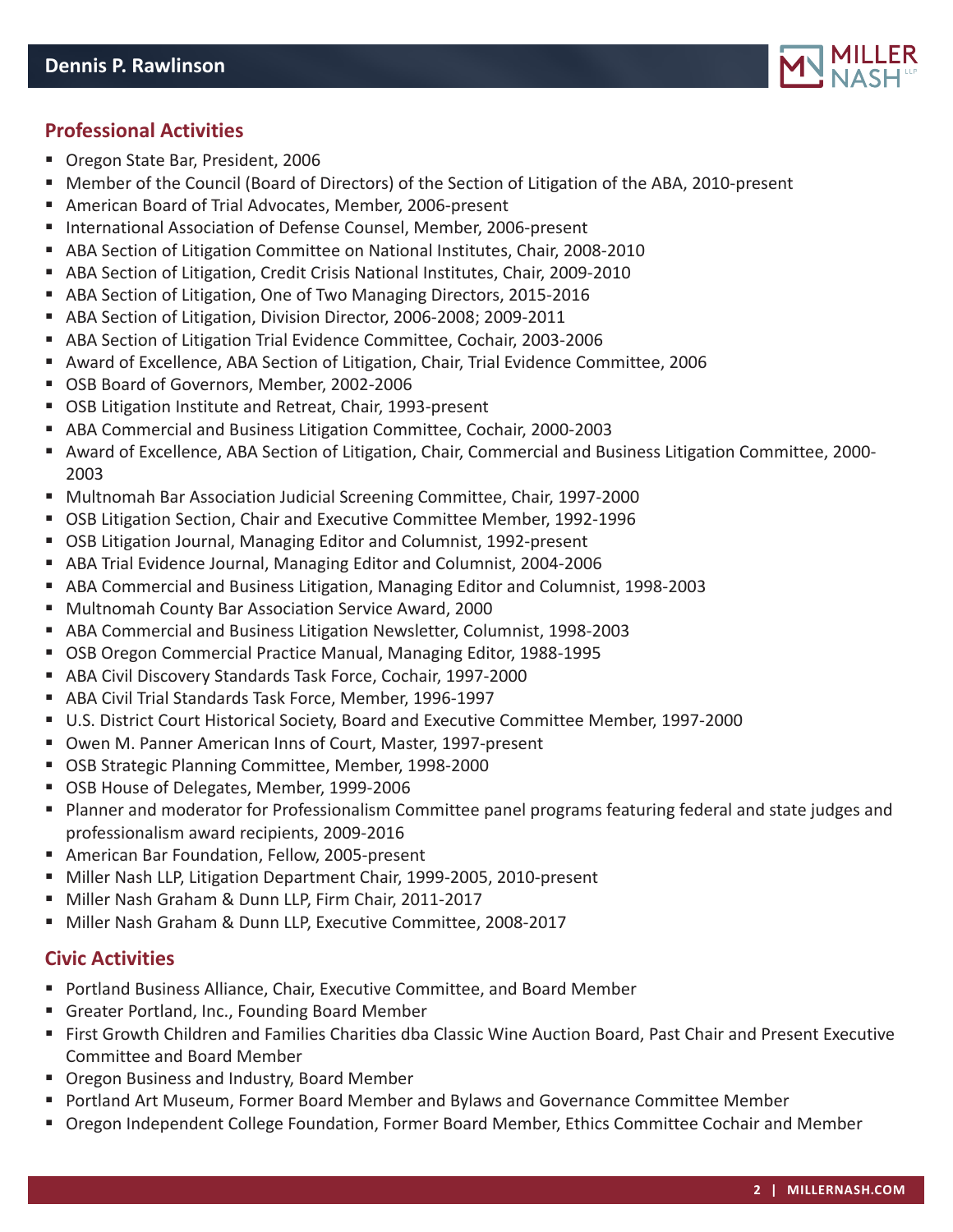

- **F** Arlington Club, Past President and Director
- Multnomah Athletic Club, Past President and Trustee
- Rotary Club of Portland, Past President and Director
- Portland Opera Association, Past President and Director
- **Jubitz Corporation, Advisory Member, Board of Directors**
- Rose Garden Handicapped Children's Park, Past Chair (Washington Park)

### **Representative Experience**

#### **Mass Action, Fraud & Corporate Governance Litigation**

- *Mass Action Contingency Recovery in Fraud Case.* Represented some 70 investors who collectively lost nearly \$100 million as result of a Ponzi scheme by a Lake Oswego investment company, Aequitas Management, LLC. Obtained favorable settlements from third-party professionals in state court and private arbitration, resulting in a gross recovery exceeding clients' investment losses. Recovery was the largest contingency recovery in the 140-year history of the law firm.
- *High-Stakes Shareholder Dispute for \$2.5 Billion Company.* Recovery and corporate governance changes arising from two federal cases filed in the Western District of Oklahoma. Local newspaper reported the cases resulted in the largest recovery in the more than 140 year history of the law firm. Cases involved claims by a 50 percent shareholder against another 50 percent shareholder arising from claims for breach of contract, breach of good faith and fair dealing, breach of fiduciary duty, and waste and mismanagement.
- *Millicent Naito et al v. Samuel T. Naito et al.* Successful defense of board member, including recovery of costs and attorney fees in the face of multimillion-dollar claims for breach of fiduciary duty and related derivative claims. On the first day of trial, after several days of evidentiary hearings, personal damage claims against Ann Widmer (independent director) amounting to more than \$6 million were dismissed with prejudice. The court ruled that Ms. Widmer was entitled to mandatory indemnification by the corporation, H. Naito Corporation. Claims included breach of fiduciary duty, derivative claims, and recoupment of attorney fees and costs paid for indemnification against Ms. Widmer and another independent director in connection with a lawsuit by minority shareholders based on breach of fiduciary duties and oppressive conduct.
- *James E. Rich v. Rippling River Association et al.* Successful defense of homeowners association board and the recovery of costs and attorney fees in the face of multimillion-dollar claims. Recovered more than \$1 million in attorney fees and costs and disbursements. Plaintiff's motion for preliminary injunction was denied. Claims against Rippling River Association and its board included breach of fiduciary duty, breach of state statutes relating to homeowners association and master plans, and violation of homeowners association articles and bylaws. The case involved an effort by minority members to take over the board of a homeowners association and recover millions of dollars in damages and attorney fees based on, among other things, failure to obtain proper membership vote for change in voting procedures and election of directors.
- **In re Cupertino National Bank v. Des Chuttes Investments, Inc. Claims of bad-faith bankruptcy filing were** dismissed, enabling Greater Bay Bancorp to proceed with collection efforts on multimillion-dollar debt, and sanction judgment was entered against debtor and debtor's counsel. The judgment is one of the largest sanctions imposed against a lawyer in the history of the court.
- *Tonya Harding v. United States Olympic Committee and United States Figure Skating Association.* Injunctions entered allowing Tonya Harding to skate in the 1994 Winter Olympics and 1994 World Figure Skating Championships. Claims included breach of contract, breach of good faith and fair dealing, and injunctive relief.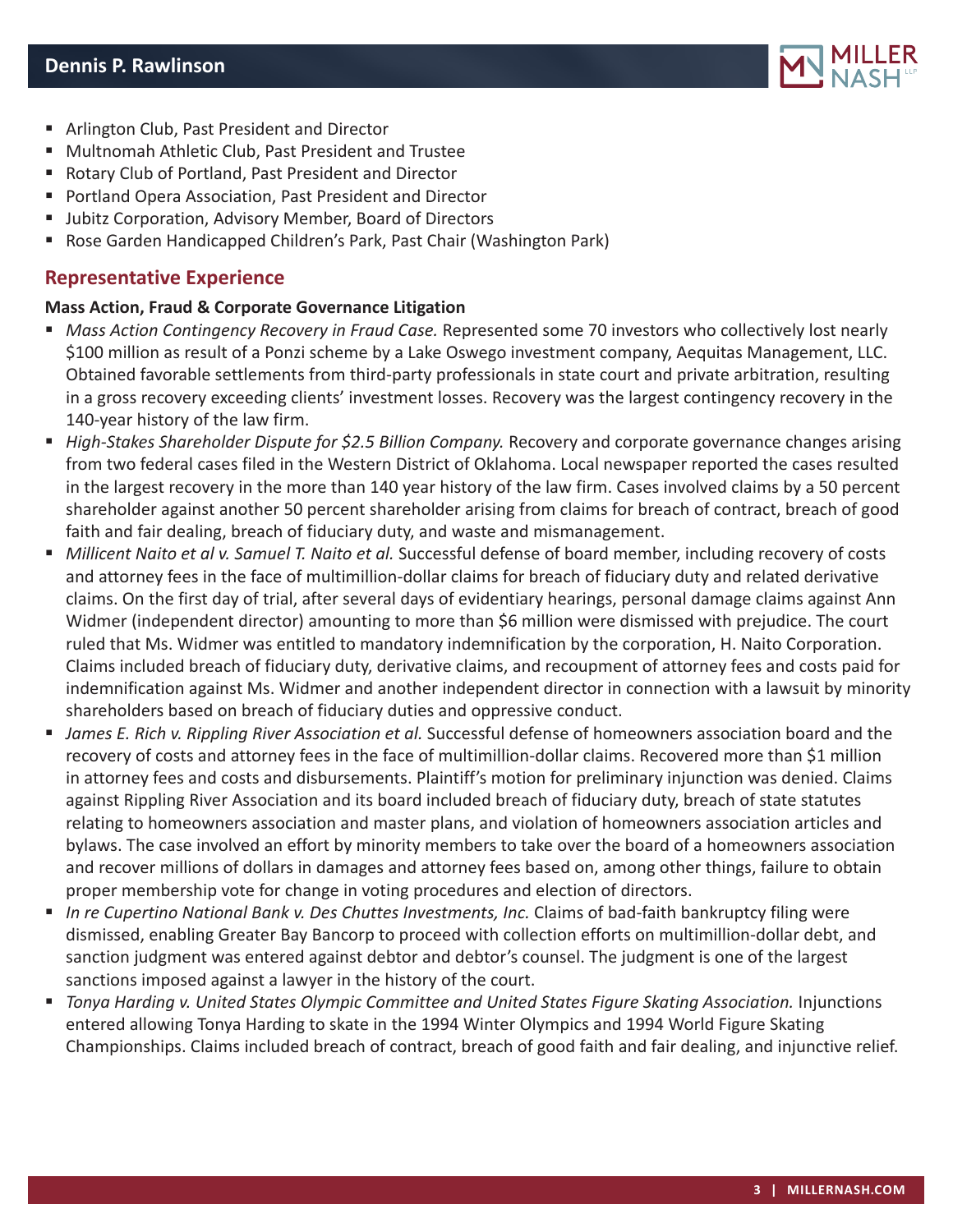

#### **Construction Defect & Product Liability Disputes**

- *Wyndham Resort Development Corporation et al v. Swinerton Builders Northwest, Inc., et al.* Multimillion-dollar recovery in the largest construction-defect case in the history of the state. Case involved claims of negligence, breach of contract, and breach of warranty. Representation of the Resort at Seaside against a general contractor and some 28 additional subcontractors, architects, designers, vendors, and material suppliers. Case complexities included dealing with condominium association rights and complex insurance and coverage issues.
- *Bruce Engelbrecht et ux v. Motorola, Inc., et al.* Successful defense of wrongful death case arising in products liability case, including recovery of attorney fees. Client: Defendant URS Electronics, Inc. Claims: Wrongful death, loss of consortium, strict liability, and negligence claims arising from the distribution of two-way radio components containing phenolic resins which plaintiff claims caused him to contract mesothelioma. In this "new wave" asbestos case, we cross-claimed on behalf of the distributor against radio manufacturers GE, RCA, Motorola, and Raytheon based on indemnity in contribution . . . breaking the traditional practice among asbestos defendants to unite. We also filed a motion for summary judgment against plaintiffs, which was heard by the court on the eve of trial. The court granted summary judgment to URS alone and dismissed the multimillion dollar claims against URS. Claims against insurers resulted in reimbursement of defense costs.
- *Portland Art Museum v. Ann Beha Architects, Inc.* Multimillion-dollar recovery arising from negligence/breach of warranty claims against an architectural firm. Obtained multimillion-dollar recovery during the course of a mediation that involved breach of contract, negligence, and breach of warranty against a Boston architectural firm arising from incomplete and uncoordinated drawings in connection with the renovation of the Masonic Temple and construction of the Mark Building, the new home of the Portland Art Museum. Representation of the museum additionally included resolution of multimillion-dollar contractor and subcontractor claims (which were resolved for less than 30 percent of the principal amount of the claims) and avoiding payment of any costs or attorney fees.
- *S3H, Inc. v. Hoffman Construction Company of Oregon and Intel Corporation.* Federal lawsuit and three-week arbitration resulting in successful defense of Hoffman and Intel in the face of claims approaching \$40 million by a subcontractor.
- *Trendwest Resorts, Inc., et al v. Ramsay-Gerding Construction Company et al.* Obtained multimillion-dollar recovery in which excerpted video deposition admissions and electronic and PowerPoint visual aids were used to convince insurance adjusters of their exposure. Claims included negligence and breach-of-contract claims against architects, an owner's representative, a general contractor, and subcontractors arising from the defective design and construction of the WorldMark at Gleneden Resort.
- **Platt Electric Supply, Inc. v. Menlo Logistics, Inc. Successful defense of designer of logistical materials plant from** multimillion-dollar claims, including recovery of multimillion-dollar counterclaim. After two summary judgment motions and a motion in limine were granted in favor of defendant, Menlo Logistics, Inc., claimed damages were reduced from in excess of \$6 million to less than \$900,000. Claims included breach of contract, breach of good faith and fair dealing, fraud, and negligent misrepresentation. Menlo Logistics, Inc., obtained summary judgment on claims that, with accrued interest, amounted to in excess of \$1.2 million. In the face of claims against it in excess of \$6 million, our client, Menlo Logistics, Inc., recovered just under \$1 million.

#### **Client Testimonials**

Results achieved on behalf of one client in one matter does not necessarily indicate that similar results may be obtained for other clients.

 *"Our plaintiff group of approximately 60-70 persons engaged Miller Nash in a 4-5 year litigation with extraordinary results. We recovered 90%+ for most of the plaintiffs. MN was professional, knowledgeable and very customer focused. The other law suits and legal teams drafted from the hard work done by the MN team. Even when the defendants used aggressive tactics, MN kept their cool and prevailed. We were pleased with the results and the team who helped us. They are superstars."*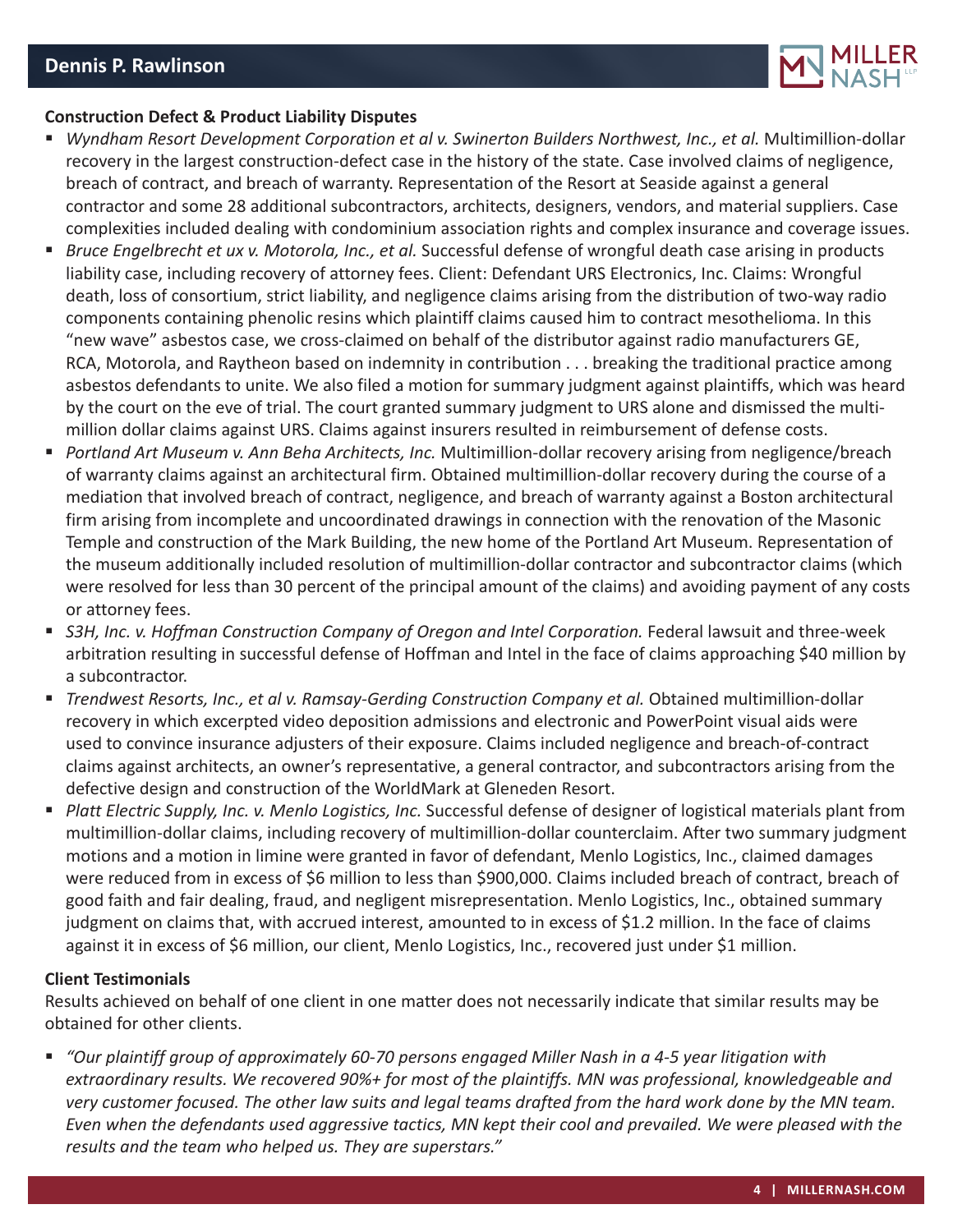

- In the largest recovery in the 140 year history of the firm the client and corporate co-founder and 50 percent shareholder, described the Miller Nash representation in the following manner: *"The Miller Nash team, led by the tireless efforts and skill of Dennis Rawlinson were unrelenting in their pursuit of the best outcome for their client."*
- In a multi-million dispute involving franchise rights, Mark Gram, chief executive officer of Jubitz Corporation wrote the following after Jubitz Corporation successfully overcame efforts by a franchisor to substantially devalue or terminate its franchise rights: *"We are highly pleased with our firm's representation by Denny and Miller Nash. Recently the filing of a complaint and preliminary injunction complemented the successful resolution of claims with a significant partner on issues of "bet the company" significance to Jubitz Corporation."*
- Craft Brewers Alliance, Inc., is a long-time firm client composed of microbreweries such as Widmer Brothers Brewing, The Redhook Ale Brewery, and Kona Brewing Company. CBAI has enjoyed serving as the microbrewing component of the Anheuser-Busch (IN-BEV) family. After the recent successful resolution of a dispute potentially impacting the future of the company, CBAI board chair, Kurt Widmer, commented: *"Denny has repeatedly proved to be a valued advisor on important strategic matters for Craft Brewers Alliance. Recently, the planning, development and preparation of potential preliminary litigation relief proved to be a complement to a business strategy with a business partner in connection with a proposed significant purchase. Denny appreciates, as we do, that litigation is a means to an end . . . not an 'end itself.'"*
- After a multi-million recovery in 2010 in the largest construction defect case at that point in time in the history of the State of Oregon, Jeff Cohen, in-house counsel for Wyndham Resort Development Corporation and Wyndham Vacation Ownership, wrote in an e mail: *"Representation provided by Attorney Rawlinson was superb. \* \* \* Denny brought to the table an excellent knowledge of the substantive law, his adversaries, judicial personnel, and a reputation for personal excellence, all of which contributed to achieving an outstanding result. His wise counsel on both narrow issues of law as well as general strategic approaches were invaluable."*
- After the successful defense of a lender liability lawsuit in which the plaintiff sought a multimillion-dollar recovery, Dick Rasmussen, executive vice president and general counsel for West Coast Bank, wrote an e-mail: *"Denny is a staunch advocate who is always well prepared. \* \* \* We can rest easy knowing Denny has our bank's best interests in mind."*
- Ann Widmer, who sat on the Widmer Brothers Brewing Company's advisory committee and who was successfully dismissed after being sued for more than \$8 million as an independent director in the Millicent Naito v. Sam Naito litigation, comments: *"The experience, knowledge, and attention to detail that Denny brings to the table have consistently protected the interests of Widmer Brothers Brewing and the Widmer Brothers family."*
- After a multimillion-dollar recovery for a Miller Nash client in a design and construction defect case, Carmen Cook, former assistant general counsel for Trendwest Resorts and now assistant general counsel for Starbucks Coffee Company, wrote: *"Denny's expertise and thorough preparation make him an outstanding asset for resolving our disputes regardless of whether that means in trial or at some other point down the litigation path."*
- Joe Sharp, the managing member of Yule Tree Farms LLC, one of the largest Christmas tree growers and sellers in the United States for which Miller Nash has successfully litigated claims for fraud and misfeasance with former partners and fraud, misfeasance, and infringement against third parties, comments: *"Denny backs up his advice and guidance with absolutely sound judgment and outstanding performance."*
- After a successful multimillion-dollar recovery for the Portland Art Museum, Marty Brantley, former chair of the Oregon Economic Development Commission and Art Museum board chair stated: *"Denny's preparation, explanations of possible outcomes, and execution of cases make him a highly respected advisor and lawyer that is in the highest tradition of the legal profession."*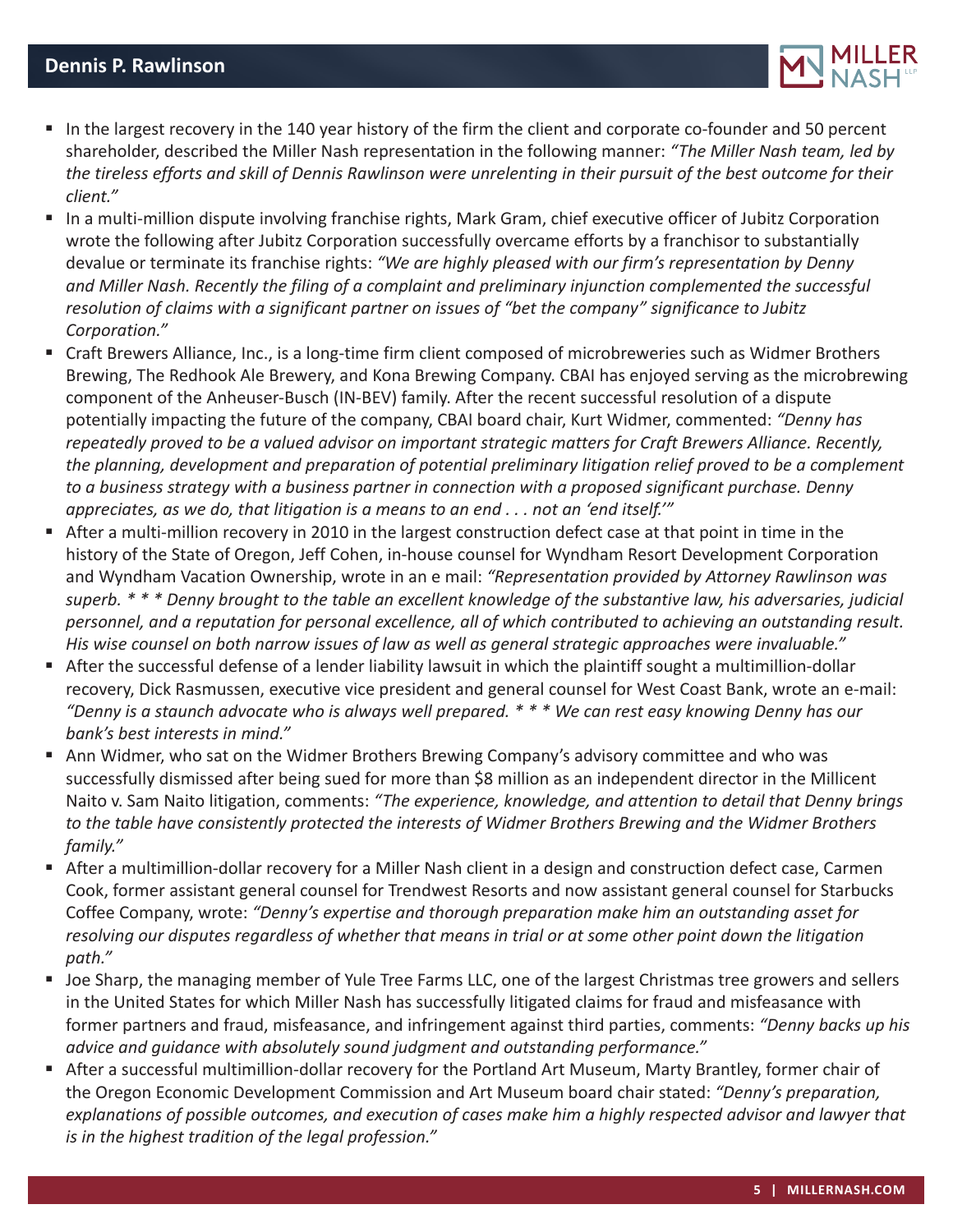

## **Publications**

- "Direct Examination of Expert Witnesses," Oregon State Bar, *Litigation Journal* (June 2019)
- "Old Dogs and New Tricks," American Bar Association, *Litigation* (Mar. 2019)
- "Direct Versus Cross-Examination: A Study in Contrast," Oregon State Bar, *Litigation Journal* (Jan. 2019)
- "Practice Being Persuasive Every Chance You Get," Oregon State Bar, *Litigation Journal* (Apr. 2018)
- "Unconscious Effective Practices," Oregon State Bar, *Litigation Journal* (Jan. 2018)
- "Other Uses of Depositions at Trial," Oregon State Bar, *Litigation Journal* (Sept. 2017)
- "Personal Credibility," Oregon State Bar, *Litigation Journal* (Jan. 2017)
- "Back to the Future," Oregon State Bar, *Litigation Journal* (June 2016)
- "How To Get Your Point Across In 30 Seconds Or Less," Oregon State Bar, *Litigation Journal* (Mar. 2016)
- "Effective Cross-Examination (Think Of Your Mother)," Oregon State Bar, *Litigation Journal* (Sept. 2015)
- "End-Game Cross-Examination," Oregon State Bar, *Litigation Journal* (June 2015)
- "Winning Their Hearts," Oregon State Bar, *Litigation Journal* (Mar. 2015)
- "Don't Undermine Your Trial Persuasiveness With Document Admissibility Issues," Oregon State Bar, *Litigation Journal* (Sept. 2014)
- "Direct Examination: Old Dogs and New Tricks," Oregon State Bar, *Litigation Journal* (June 2014)
- "A Recipe for Opening Statements and Closing Arguments," Oregon State Bar, *Litigation Journal* (Mar. 2014)
- "An Alternative to Mock Jury Trials," Oregon State Bar, *Litigation Journal* (Sept. 2013)
- "Keys to Persuasion," Oregon State Bar, *Litigation Journal* (June 2013)
- "Avoid Predeposition Information Overload," Oregon State Bar, *Litigation Journal* (Mar. 2013)
- "Credibility," Oregon State Bar, *Litigation Journal* (Sept. 2012)
- "Jury Selection/Voir Dire Suggestions," Miller Nash (Sept. 2012)
- "They Don't Think Like Lawyers," Oregon State Bar, *Litigation Journal* (June 2012)
- "Repetition and Skating . . . but Not on Ice," Oregon State Bar, *Litigation Journal* (Mar. 2012)
- "Direct Examination: Old Dogs and New Tricks," Oregon State Bar, *Litigation Journal* (Sept. 2011)
- "How to Get Your Point Across in 30 Seconds or Less," Oregon State Bar, *Litigation Journal* (June 2011)
- "Effective Cross-Examination (Think of Your Mother)," Oregon State Bar, *Litigation Journal* (Mar. 2011)
- "Transforming a Personal Purgatory into a Successful Outcome (State's Largest Construction Defect Case)" Oregon State Bar, *Litigation Journal* (Mar. 2011)
- "Experience Teaches Us to be Diplomats and Ambassadors," Oregon State Bar, *Litigation Journal* (Dec. 2010)
- "Personal Credibility," Oregon State Bar, *Litigation Journal* (Dec. 2010)
- "Cloning Yourself at Trial," Miller Nash (Sept. 2010)
- "It's Only a Matter of Time . . ." Oregon State Bar, *Litigation Journal* (Sept. 2010)
- "The Magic of Provisional Process," Miller Nash (June 2010)
- "Back to the Future," Oregon State Bar, *Litigation Journal* (Mar. 2010)
- "Other Uses of Depositions at Trial," Oregon State Bar, *Litigation Journal* (Dec. 2009)
- "Direct Examination of Expert Witnesses," Oregon State Bar, *Litigation Journal* (Sept. 2009)
- "Sponsorship Strategy is Thought-Provoking," Oregon State Bar, *Litigation Journal* (Mar. 2009)
- "Don't Give a Speech; Talk to the Jury," Oregon State Bar, *Litigation Journal* (Sept. 2008)
- "Direct Versus Cross-Examination: A Study in Contrast," Oregon State Bar, *Litigation Journal* (June 2008)
- "Novel Approaches to Witness Preparation," Oregon State Bar, *Litigation Journal* (Mar. 2008)
- "Practice Being Persuasive Every Chance You Get," Oregon State Bar, *Litigation Journal* (Sept. 2007)
- "'The Matrix'—An Approach to Construction Damage Evidence," Oregon State Bar Section of Construction Law, *Construction Law Newsletter* (Apr. 2007)
- "Direct Examination: An Alternative Approach," Oregon State Bar, *Litigation Journal* (Sept. 2006)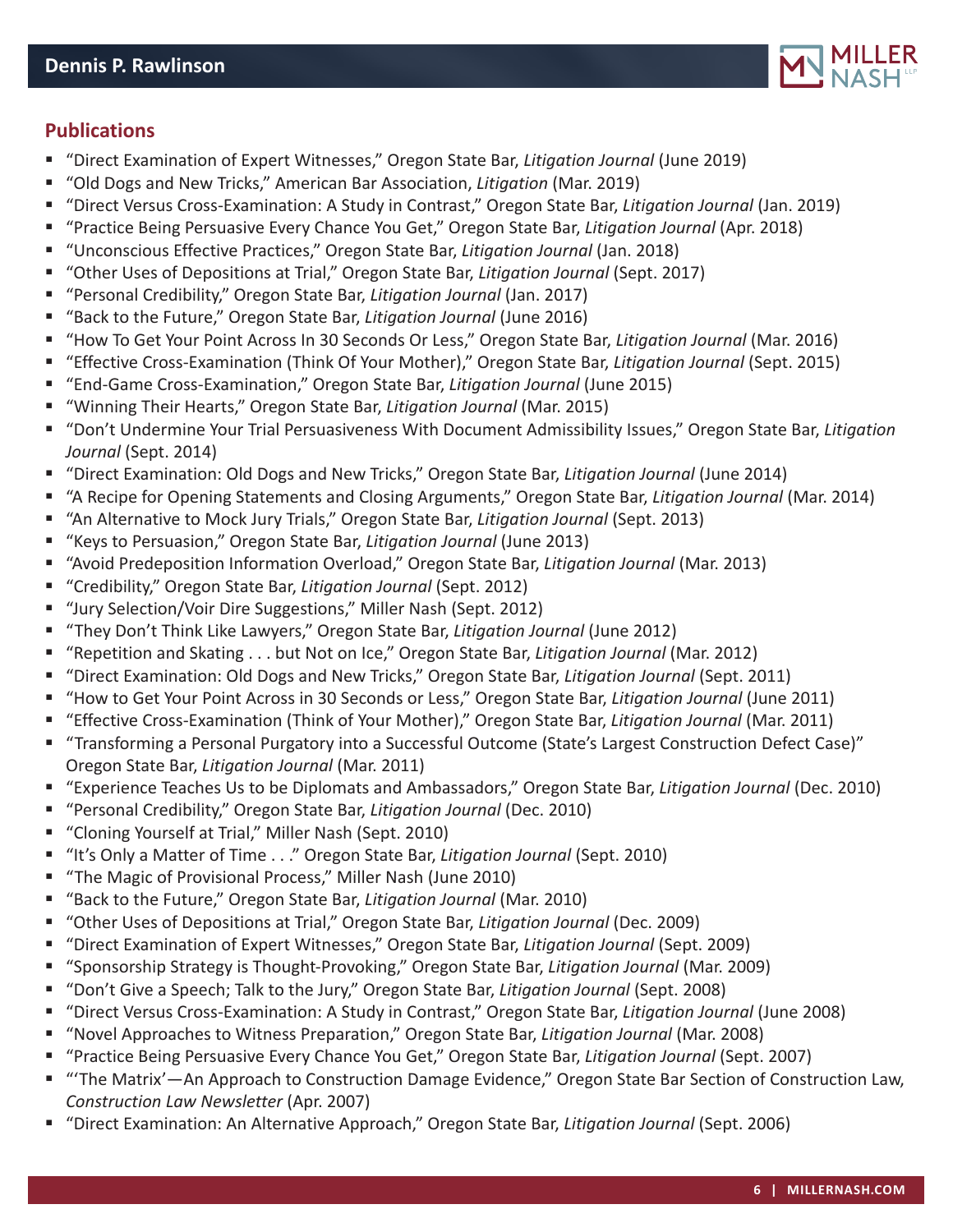

- "End-Game Cross Examination," Oregon State Bar, *Litigation Journal* (June 2006)
- "Unconscious Effective Practices," Oregon State Bar, *Litigation Journal* (Mar. 2005)
- "Much Ado About Nothing New: Despite All the Commotion, Jones v. Emerald Pacific Adds Little to Oregon Law on Construction Defect Claims," Oregon State Bar Section of Construction Law, *Construction Law Newsletter* (July 2004)
- "Don't Undermine Your Trial Persuasiveness With Document Admissibility Issues," Oregon State Bar, *Litigation Journal* (June 2004)
- "Spice Up Your Case With Viscerals," Oregon State Bar, *Litigation Journal* (Oct. 2003)
- "Eyes Are the Windows to the Soul," National Institute for Trial Advocacy (Aug. 2003)
- "Tips From the Bench," Oregon State Bar, *Litigation Journal* (May 2003)
- "A Recipe for Opening Statements and Closing Arguments," Oregon State Bar, *Litigation Journal* (Oct. 2002)
- "ORS 45.250(1)(b) . . . Use Your Imagination," Oregon State Bar, *Litigation Journal* (Apr. 2002)
- "Dealing With The Media," American Bar Association Section of Litigation, *Commercial & Banking Litigation Journal* (June 1999)
- "An Aberration or a Sign of Things to Come?" Oregon State Bar, *Litigation Journal* (Oct. 1995)
- "Evidentiary Distinctions Between State and Federal Practice," Miller Nash (Feb. 1995)
- "Unfair Debt Collection Practices Notices Must Be Included in Pleadings," American Bar Association Section of Litigation, *Bankruptcy Litigation* (Jan. 1995)
- "Rule Changes—State Procedural Rule Changes and Federal Rule Amendments," Miller Nash (Mar. 1994)
- "Fair Debt Collections Practices Act Revisited," American Bar Association Section of Litigation, *Bankruptcy Litigation* (Jan. 1994)
- "Hansen v. Abrasive Engineering and Manufacturing," Miller Nash (Oct. 1993)
- "Council on Court Procedures Proposes Changes to ORCP," Oregon State Bar, *Litigation Journal* (May 1993)

Denny has written a number of articles (usually in connection with seminars) on litigation topics, including the above list by way of example.

## **Presentations**

- "Anatomy of a Trial," Oregon State Bar, Fundamentals of Oregon Civil Trial Procedure seminar (Sept. 2019)
- Litigation Institute & Retreat and Litigation Professionalism Award, Oregon State Bar (Mar. 2019)
- Litigation Institute & Retreat and Litigation Professionalism Award, Oregon State Bar (Mar. 2018)
- "Anatomy of a Trial," Oregon State Bar, Fundamentals of Oregon Civil Trial Procedure seminar (Oct. 2017)
- "Lender Liability: Avoiding Claims and Other Risks in 2017 and Beyond," The Knowledge Group, webinar, panelist (Mar. 2017)
- Litigation Institute & Retreat and Litigation Professionalism Award, Oregon State Bar (Feb. 2017)
- Plenary programs, American Bar Association Section of Litigation, Spring Leadership Meeting, (June 2016)
- "Skating on the Evidence: Trial Techniques Taught by Gravity and Time," Oregon State Bar, Litigation Institute & Retreat (Mar. 2016)
- Litigation Institute & Retreat and Litigation Professionalism Award, Oregon State Bar (Mar. 2016)
- Plenary programs, American Bar Association Section of Litigation, Winter Leadership Meeting (Jan. 2016)
- Plenary programs, American Bar Association Section of Litigation, Fall Leadership Meeting (Oct. 2015)
- "Anatomy of a Trial," Oregon State Bar, Fundamentals of Oregon Civil Trial Procedure seminar (Sept. 2015)
- **E** Litigation Institute & Retreat and Litigation Professionalism Award, Oregon State Bar (Feb. 2015)
- Litigation Institute & Retreat and Litigation Professionalism Award, Oregon State Bar (Mar. 2014)
- "Anatomy of a Trial," Oregon State Bar, Fundamentals of Oregon Civil Trial Procedure seminar (Oct. 2013)
- Litigation Institute & Retreat and Litigation Professionalism Award, Oregon State Bar (Mar. 2013)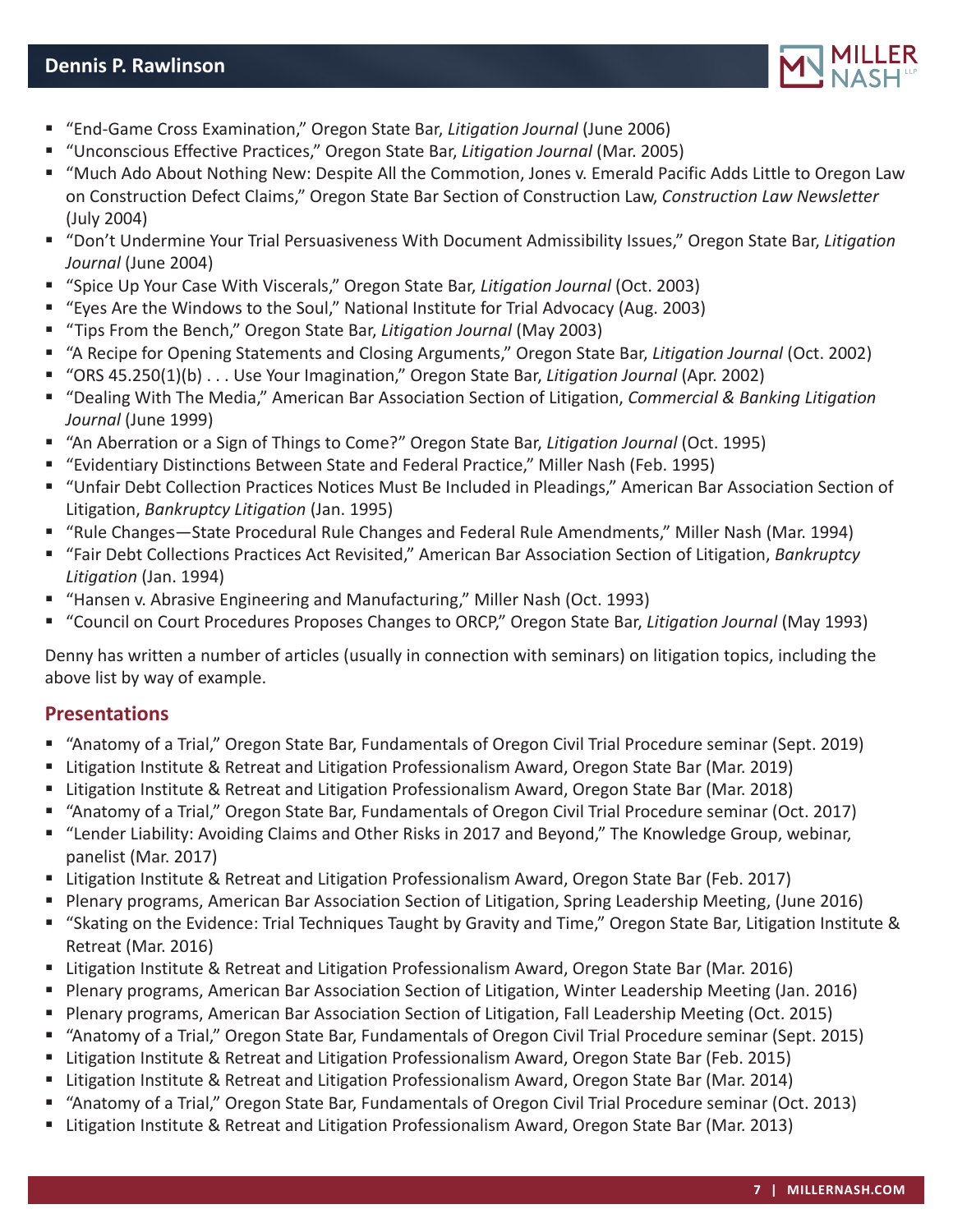

- Litigation Institute & Retreat and Litigation Professionalism Award, Oregon State Bar (Mar. 2012)
- "Fundamentals of Oregon Civil Trial Procedure," Oregon State Bar (Oct. 2011)
- Litigation Institute & Retreat and Litigation Professionalism Award, Oregon State Bar (Mar. 2011)
- Litigation Institute & Retreat and Litigation Professionalism Award, Oregon State Bar (Mar. 2010)
- "Anatomy of a Trial," Oregon State Bar, Fundamentals of Oregon Civil Trial Procedure seminar (Oct. 2009)
- Litigation Institute & Retreat and Litigation Professionalism Award, Oregon State Bar (Mar. 2009)
- Litigation Institute & Retreat and Litigation Professionalism Award, Oregon State Bar (Mar. 2008)
- "Anatomy of a Trial," Oregon State Bar, Fundamentals of Oregon Civil Trial Procedure seminar (Oct. 2007)
- "Fundamentals of Oregon Civil Trial Procedure," Oregon State Bar (Oct. 2007)
- "Point Counterpoint: Practical Advice for Practical Lawyers," American Bar Association, Annual Meeting (Aug. 2007)
- Litigation Institute & Retreat and Litigation Professionalism Award, Oregon State Bar (Mar. 2007)
- "What Oregon Lawyers Need to Know for Trial" (Feb. 2007)
- "Electronic Discovery/Spoliation," American Bar Association Section of Litigation, Annual Meeting (Apr. 2006)
- Litigation Institute & Retreat and Litigation Professionalism Award, Oregon State Bar (Mar. 2006)
- "Fundamentals of Oregon Civil Trial Procedure," Oregon State Bar (Oct. 2005)
- "Old Dogs and New Tricks (Direct and Cross Examination)," American Bar Association Section of Litigation, Annual Meeting (Apr. 2005)
- Litigation Institute & Retreat and Litigation Professionalism Award, Oregon State Bar (Mar. 2005)
- "Written in Stone? A Fresh Look at 10 Commandments of Trial Practice," American Bar Association Section of Litigation, Annual Meeting (May 2004)
- Litigation Institute & Retreat and Litigation Professionalism Award, Oregon State Bar (Mar. 2004)
- "Anatomy of a Trial," Oregon State Bar, Fundamentals of Oregon Civil Trial Procedure seminar (Oct. 2003)
- "Resurrecting the Smoking Gun—How to Find and Recover Deleted Evidence," American Bar Association Section of Litigation, Annual Meeting (Apr. 2003)
- Litigation Institute & Retreat and Litigation Professionalism Award, Oregon State Bar (Mar. 2003)
- "Preparing for and Defending Depositions," Oregon State Bar (Jan. 2003)
- "Internet Games (Preliminary Injunction and Temporary Restraining Order Using Electronic and Intranet Evidence)," American Bar Association Section of Litigation, Annual Meeting (Apr. 2002)
- Litigation Institute & Retreat and Litigation Professionalism Award, Oregon State Bar (Mar. 2002)
- "The Internet Olympics (Trial Using Electronic and Intranet Evidence)," American Bar Association Section of Litigation, Annual Meeting (May 2001)
- "Economic Damages and the Use of Experts," Oregon State Bar, Proving and Challenging Damages seminar (Oct. 1998)

# **Recognition & Honors**

- Co-CEOs of the Year, *Portland Business Journal*
- Selected for inclusion in *Chambers USA*
- Recognized as an "Oregon Litigation Star" by *Benchmark Litigation*
- Selected for inclusion in *The Best Lawyers in America®* (Portland, OR)
	- Bet-the-Company Litigation, 2019-2021
	- Commercial Litigation, 2006-present
	- Litigation—Banking and Finance, 2011-present
	- Litigation—Construction, 2011-present
	- Litigation—Labor and Employment, 2011-present
	- Litigation—Real Estate, 2011-present